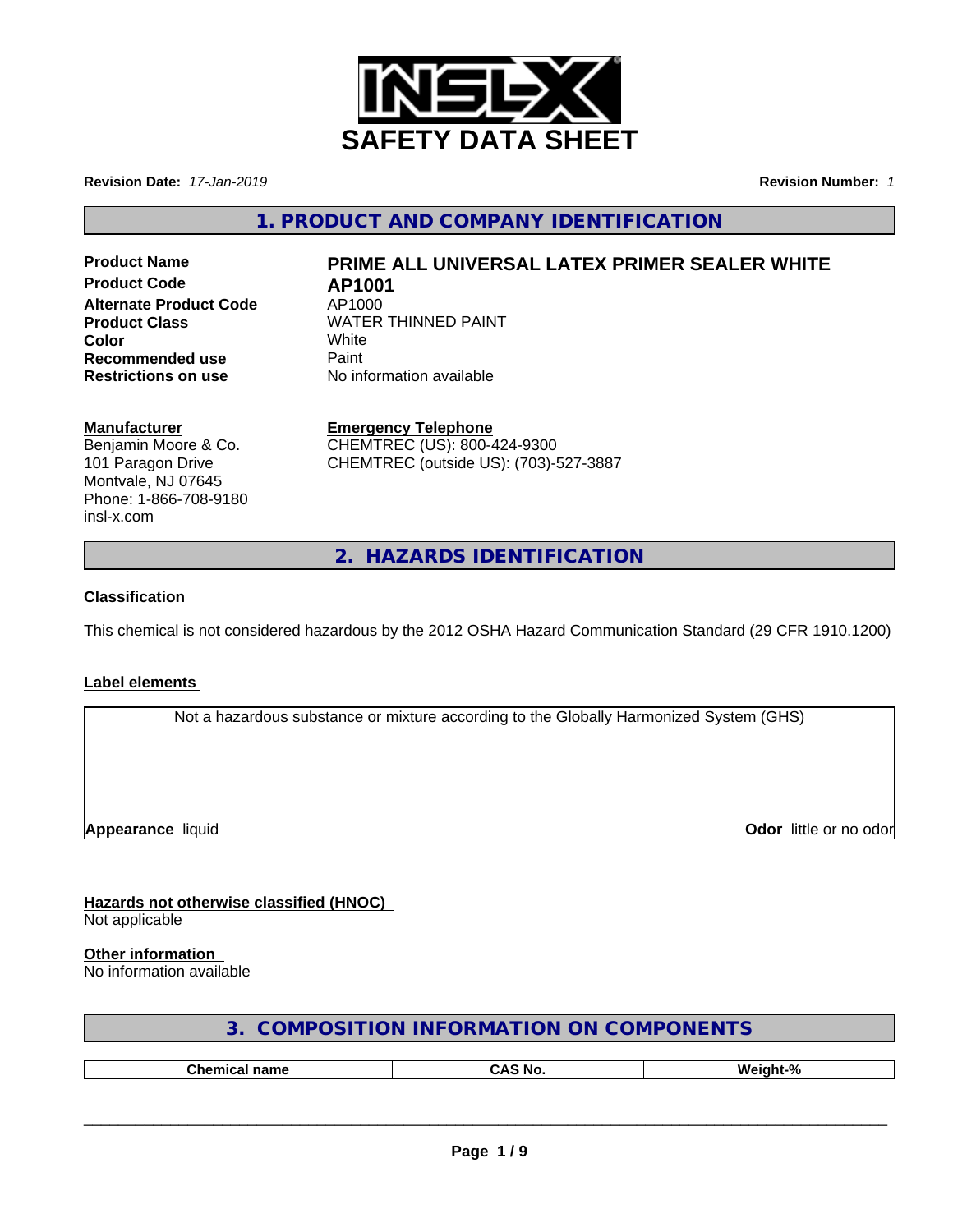| Kaolin, calcined | 92704-41-1 | -15<br>10 -              |
|------------------|------------|--------------------------|
| Titanium dioxide | 13463-67-7 | 10                       |
| _imestone        | 1317-65-3  | $\overline{\phantom{0}}$ |
| Zinc oxide       | 1314-13-2  | J.5 - 1                  |

|                                                  | 4. FIRST AID MEASURES                                                                                    |
|--------------------------------------------------|----------------------------------------------------------------------------------------------------------|
| <b>General Advice</b>                            | No hazards which require special first aid measures.                                                     |
| <b>Eye Contact</b>                               | Rinse thoroughly with plenty of water for at least 15 minutes and consult a<br>physician.                |
| <b>Skin Contact</b>                              | Wash off immediately with soap and plenty of water while removing all<br>contaminated clothes and shoes. |
| <b>Inhalation</b>                                | Move to fresh air. If symptoms persist, call a physician.                                                |
| Ingestion                                        | Clean mouth with water and afterwards drink plenty of water. Consult a physician<br>if necessary.        |
| <b>Most Important</b><br><b>Symptoms/Effects</b> | None known.                                                                                              |
| <b>Notes To Physician</b>                        | Treat symptomatically.                                                                                   |
|                                                  | <b>FIDE FIQUEINO ME AQUIDEC</b>                                                                          |

**5. FIRE-FIGHTING MEASURES**

| As in any fire, wear self-contained breathing apparatus<br><b>Protective Equipment And Precautions For</b><br>pressure-demand, MSHA/NIOSH (approved or equivalent)<br><b>Firefighters</b><br>and full protective gear. |
|------------------------------------------------------------------------------------------------------------------------------------------------------------------------------------------------------------------------|
| <b>Specific Hazards Arising From The Chemical</b><br>Closed containers may rupture if exposed to fire or<br>extreme heat.                                                                                              |
| <b>Sensitivity To Mechanical Impact</b><br>No.                                                                                                                                                                         |
| No.<br><b>Sensitivity To Static Discharge</b>                                                                                                                                                                          |
| <b>Flash Point Data</b><br>Not applicable<br>Flash Point (°F)<br>Not applicable<br>Flash Point (°C)<br><b>Method</b><br>Not applicable                                                                                 |
| <b>Flammability Limits In Air</b>                                                                                                                                                                                      |
| Lower flammability limit:<br>Not applicable<br>Not applicable<br><b>Upper flammability limit:</b>                                                                                                                      |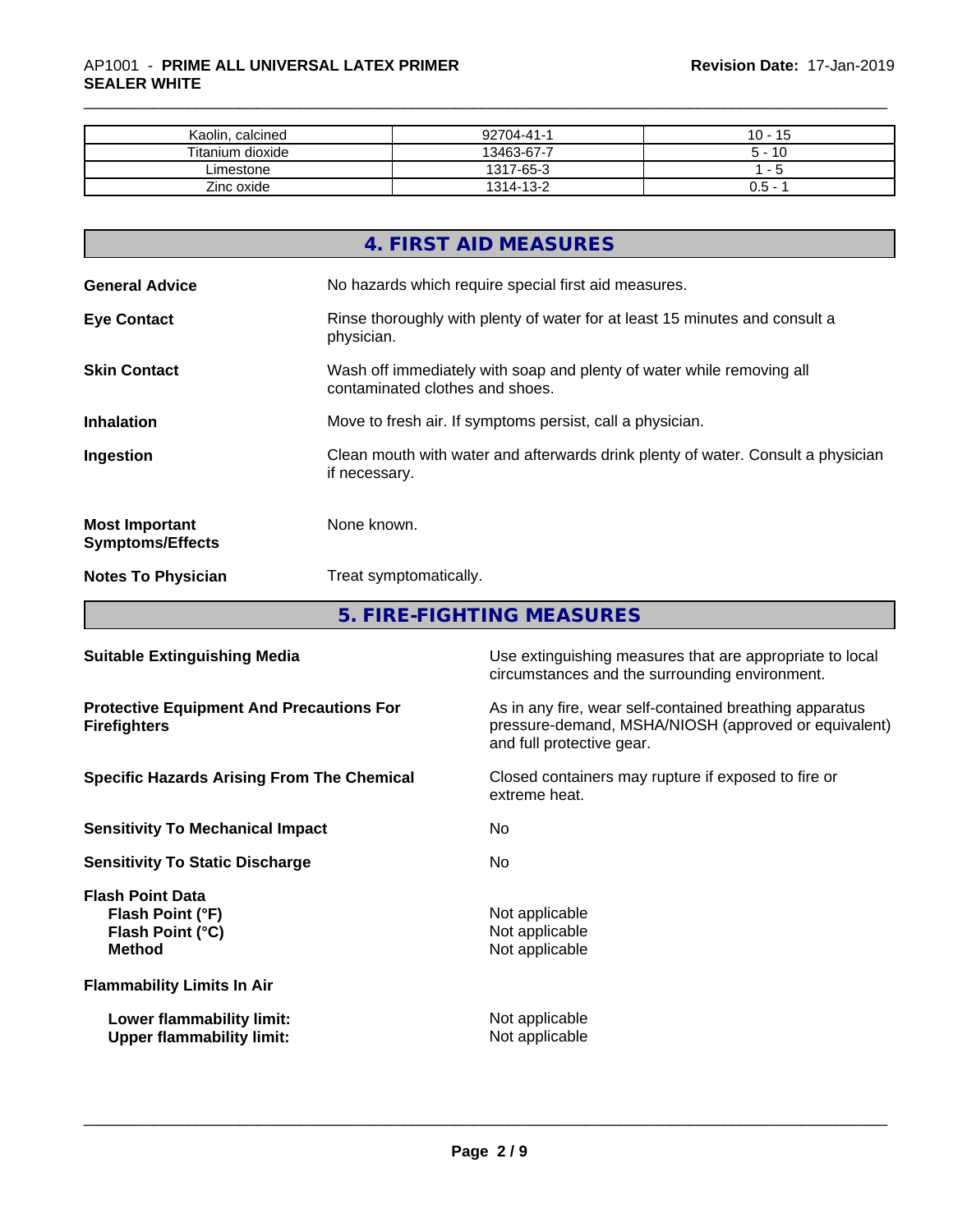| <b>Special: Not Applicable</b><br><b>NFPA</b><br><b>Flammability: 0</b><br><b>Instability:</b> 0<br><b>Health: 1</b> |
|----------------------------------------------------------------------------------------------------------------------|
|----------------------------------------------------------------------------------------------------------------------|

### **NFPA Legend**

- 0 Not Hazardous
- 1 Slightly
- 2 Moderate
- 3 High
- 4 Severe

*The ratings assigned are only suggested ratings, the contractor/employer has ultimate responsibilities for NFPA ratings where this system is used.*

*Additional information regarding the NFPA rating system is available from the National Fire Protection Agency (NFPA) at www.nfpa.org.*

## **6. ACCIDENTAL RELEASE MEASURES Personal Precautions** Avoid contact with skin, eyes and clothing. Ensure adequate ventilation. **Other Information** Prevent further leakage or spillage if safe to do so. **Environmental precautions** See Section 12 for additional Ecological Information. **Methods for Cleaning Up** Soak up with inert absorbent material. Sweep up and shovel into suitable containers for disposal. **7. HANDLING AND STORAGE** Handling **Handling** Avoid contact with skin, eyes and clothing. Avoid breathing vapors, spray mists or sanding dust. In case of insufficient ventilation, wear suitable respiratory equipment. **Storage Storage Keep container tightly closed. Keep out of the reach of children. Incompatible Materials** No information available

### **8. EXPOSURE CONTROLS/PERSONAL PROTECTION**

### **Exposure Limits**

| <b>Chemical name</b> | <b>ACGIH TLV</b>            | <b>OSHA PEL</b>            |
|----------------------|-----------------------------|----------------------------|
| Titanium dioxide     | 10 mg/m $3$ - TWA           | 15 mg/m $3$ - TWA          |
| Limestone            | N/E                         | 15 mg/m <sup>3</sup> - TWA |
|                      |                             | $5 \text{ mg/m}^3$ - TWA   |
| Zinc oxide           | $2 \text{ mg/m}^3$ - TWA    | $5 \text{ mg/m}^3$ - TWA   |
|                      | 10 mg/m <sup>3</sup> - STEL | 15 mg/m $3$ - TWA          |

### **Legend**

ACGIH - American Conference of Governmental Industrial Hygienists Exposure Limits OSHA - Occupational Safety & Health Administration Exposure Limits N/E - Not Established

**Engineering Measures** Ensure adequate ventilation, especially in confined areas.

 $\overline{\phantom{a}}$  ,  $\overline{\phantom{a}}$  ,  $\overline{\phantom{a}}$  ,  $\overline{\phantom{a}}$  ,  $\overline{\phantom{a}}$  ,  $\overline{\phantom{a}}$  ,  $\overline{\phantom{a}}$  ,  $\overline{\phantom{a}}$  ,  $\overline{\phantom{a}}$  ,  $\overline{\phantom{a}}$  ,  $\overline{\phantom{a}}$  ,  $\overline{\phantom{a}}$  ,  $\overline{\phantom{a}}$  ,  $\overline{\phantom{a}}$  ,  $\overline{\phantom{a}}$  ,  $\overline{\phantom{a}}$ 

### **Personal Protective Equipment**

**Eye/Face Protection** Safety glasses with side-shields.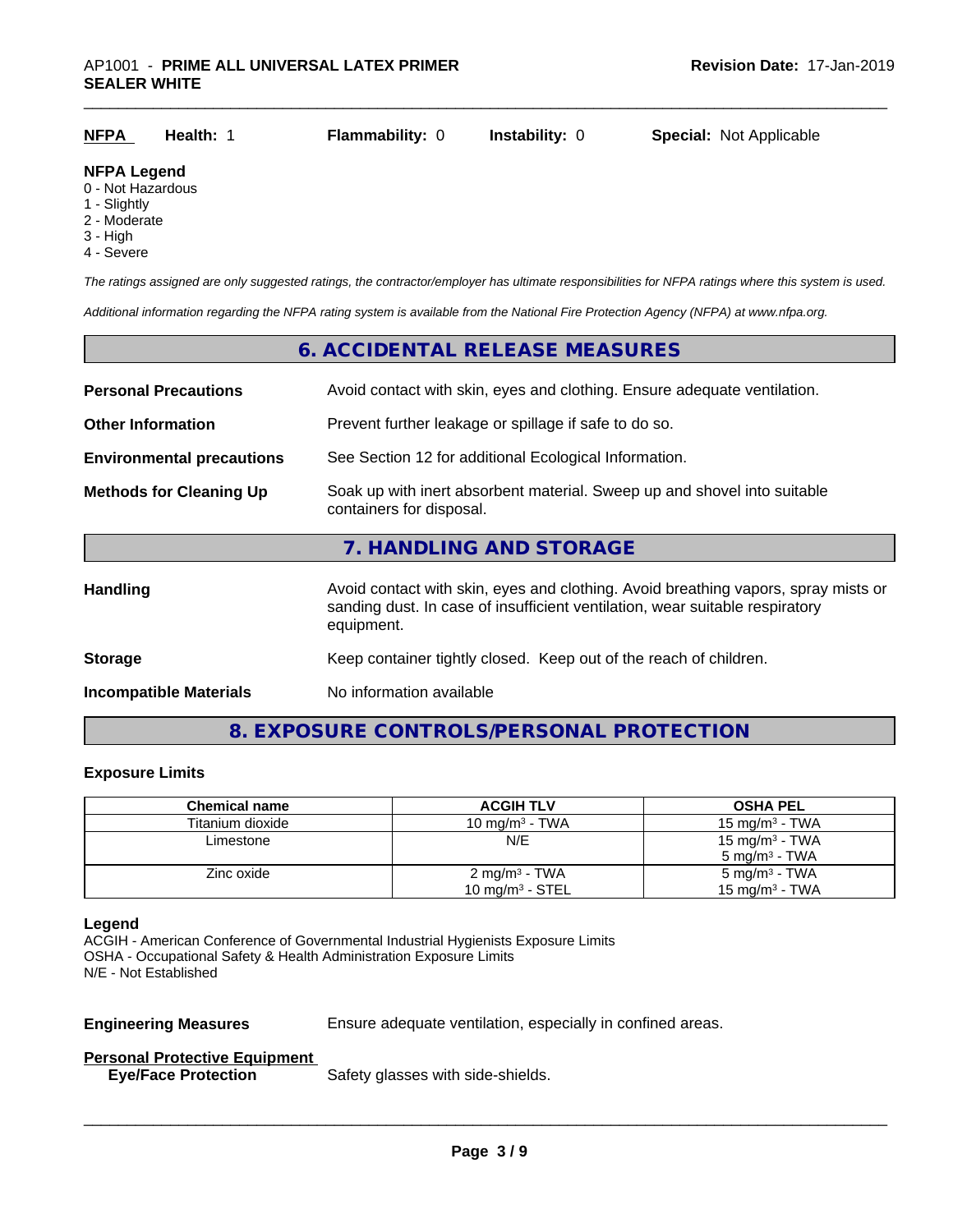| <b>Skin Protection</b>        | Protective gloves and impervious clothing.                                                                                          |
|-------------------------------|-------------------------------------------------------------------------------------------------------------------------------------|
| <b>Respiratory Protection</b> | In case of insufficient ventilation wear suitable respiratory equipment.                                                            |
| <b>Hygiene Measures</b>       | Avoid contact with skin, eyes and clothing. Remove and wash contaminated<br>clothing before re-use. Wash thoroughly after handling. |

### **9. PHYSICAL AND CHEMICAL PROPERTIES**

**Appearance** liquid **Odor** little or no odor **Odor Threshold** No information available **Density (lbs/gal)** 10.1 - 10.2<br> **Specific Gravity** 1.21 - 1.23 **Specific Gravity pH pH**  $\blacksquare$ **Viscosity (cps)** No information available<br> **Solubility (ies)** No information available<br>
No information available **Water solubility** No information available **Evaporation Rate No information available No information available Vapor pressure @20 °C (kPa)** No information available **Vapor density No information available No information available Wt. % Solids** 40 - 50<br> **Vol. % Solids** 30 - 40 **Vol. % Solids W<sub>t.</sub>** % Volatiles 50 - 60 **Vol. % Volatiles** 60 - 70 **VOC Regulatory Limit (g/L)** < 100 **Boiling Point (°F)** 212 **Boiling Point**  $(^{\circ}C)$  100 **Freezing Point (°F)** 32 **Freezing Point (°C)** 0 **Flash Point (°F)** Not applicable **Flash Point (°C)** Not applicable **Method** Not applicable<br> **Flammability (solid, gas)** Not applicable Not applicable **Flammability** (solid, gas) **Upper flammability limit:**<br> **Lower flammability limit:** Not applicable Not applicable **Lower flammability limit:**<br> **Autoignition Temperature (°F)** Not applicable havailable **Autoignition Temperature (°F) Autoignition Temperature (°C)** No information available **Decomposition Temperature (°F)** No information available **Decomposition Temperature (°C)**<br> **Partition coefficient**<br> **Partition coefficient**<br> **No** information available

# **Solubility(ies)** No information available **No information available**

### **10. STABILITY AND REACTIVITY**

| <b>Reactivity</b>                       | Not Applicable                           |
|-----------------------------------------|------------------------------------------|
| <b>Chemical Stability</b>               | Stable under normal conditions.          |
| <b>Conditions to avoid</b>              | Prevent from freezing.                   |
| <b>Incompatible Materials</b>           | No materials to be especially mentioned. |
| <b>Hazardous Decomposition Products</b> | None under normal use.                   |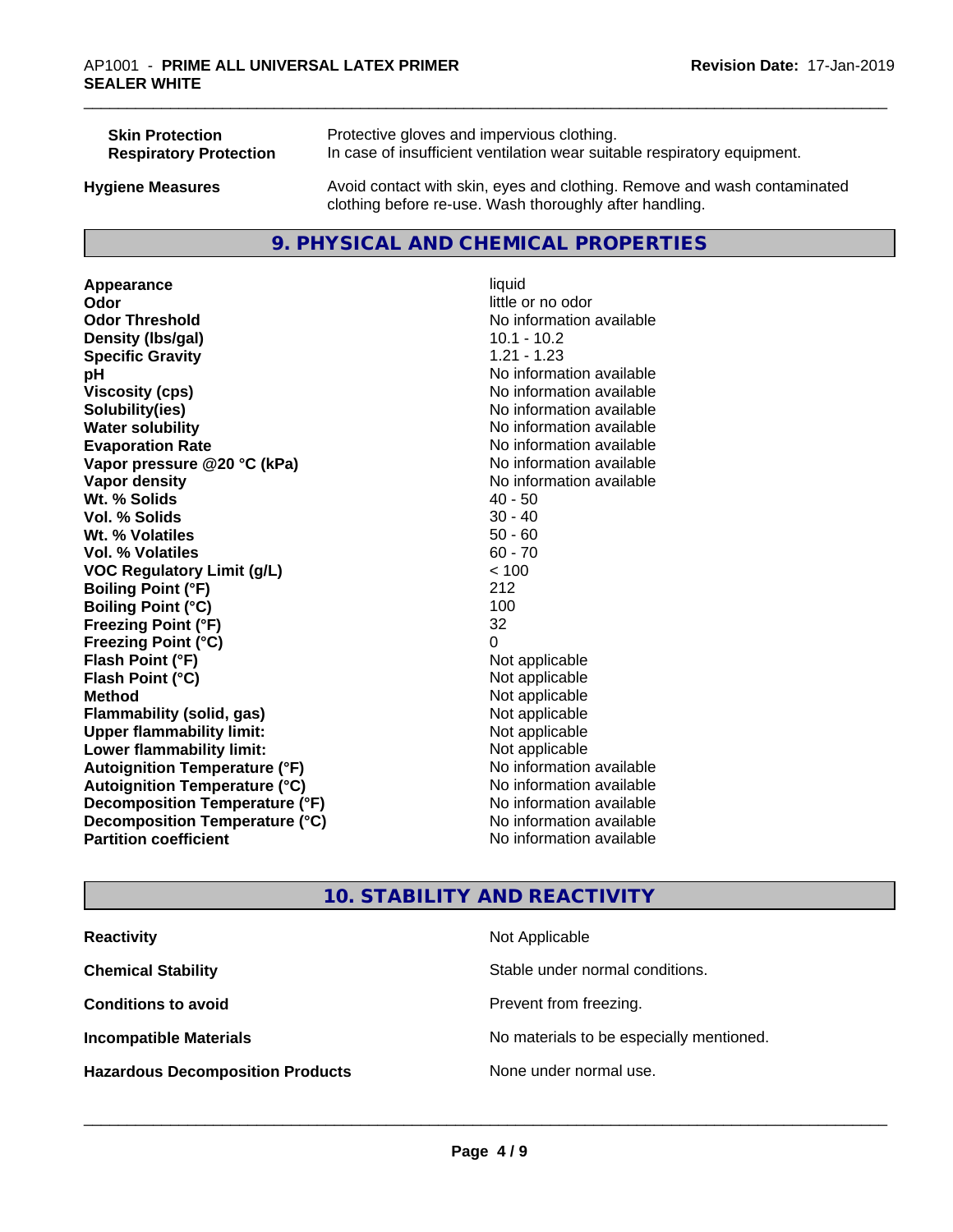| Possibility of hazardous reactions                                                                                                                                                                                                                                                                                                                                             | None under normal conditions of use.                                                                                                                                                                                                                                                                                                                                                                                                                                                                                                                                             |
|--------------------------------------------------------------------------------------------------------------------------------------------------------------------------------------------------------------------------------------------------------------------------------------------------------------------------------------------------------------------------------|----------------------------------------------------------------------------------------------------------------------------------------------------------------------------------------------------------------------------------------------------------------------------------------------------------------------------------------------------------------------------------------------------------------------------------------------------------------------------------------------------------------------------------------------------------------------------------|
|                                                                                                                                                                                                                                                                                                                                                                                | 11. TOXICOLOGICAL INFORMATION                                                                                                                                                                                                                                                                                                                                                                                                                                                                                                                                                    |
| <b>Product Information</b>                                                                                                                                                                                                                                                                                                                                                     |                                                                                                                                                                                                                                                                                                                                                                                                                                                                                                                                                                                  |
| Information on likely routes of exposure                                                                                                                                                                                                                                                                                                                                       |                                                                                                                                                                                                                                                                                                                                                                                                                                                                                                                                                                                  |
| <b>Principal Routes of Exposure</b>                                                                                                                                                                                                                                                                                                                                            | Eye contact, skin contact and inhalation.                                                                                                                                                                                                                                                                                                                                                                                                                                                                                                                                        |
| <b>Acute Toxicity</b>                                                                                                                                                                                                                                                                                                                                                          |                                                                                                                                                                                                                                                                                                                                                                                                                                                                                                                                                                                  |
| <b>Product Information</b>                                                                                                                                                                                                                                                                                                                                                     | No information available                                                                                                                                                                                                                                                                                                                                                                                                                                                                                                                                                         |
|                                                                                                                                                                                                                                                                                                                                                                                | Symptoms related to the physical, chemical and toxicological characteristics                                                                                                                                                                                                                                                                                                                                                                                                                                                                                                     |
| <b>Symptoms</b>                                                                                                                                                                                                                                                                                                                                                                | No information available                                                                                                                                                                                                                                                                                                                                                                                                                                                                                                                                                         |
|                                                                                                                                                                                                                                                                                                                                                                                | Delayed and immediate effects as well as chronic effects from short and long-term exposure                                                                                                                                                                                                                                                                                                                                                                                                                                                                                       |
| Eye contact<br><b>Skin contact</b><br><b>Inhalation</b><br>Ingestion<br><b>Sensitization</b><br><b>Neurological Effects</b><br><b>Mutagenic Effects</b><br><b>Reproductive Effects</b><br><b>Developmental Effects</b><br><b>Target organ effects</b><br><b>STOT - single exposure</b><br><b>STOT - repeated exposure</b><br>Other adverse effects<br><b>Aspiration Hazard</b> | May cause slight irritation.<br>Substance may cause slight skin irritation. Prolonged or repeated contact may dry<br>skin and cause irritation.<br>May cause irritation of respiratory tract.<br>Ingestion may cause gastrointestinal irritation, nausea, vomiting and diarrhea.<br>No information available<br>No information available.<br>No information available.<br>No information available.<br>No information available.<br>No information available.<br>No information available.<br>No information available.<br>No information available.<br>No information available |
| <b>Numerical measures of toxicity</b>                                                                                                                                                                                                                                                                                                                                          |                                                                                                                                                                                                                                                                                                                                                                                                                                                                                                                                                                                  |
|                                                                                                                                                                                                                                                                                                                                                                                | The following values are calculated based on chapter 3.1 of the GHS document                                                                                                                                                                                                                                                                                                                                                                                                                                                                                                     |

**ATEmix (oral)** 15264 mg/kg

### **Component Information**

| Chemical name                  | Oral LD50             | Dermal LD50 | Inhalation LC50 |
|--------------------------------|-----------------------|-------------|-----------------|
| Kaolin, calcined<br>92704-41-1 | $>$ 2000 mg/kg (Rat)  |             |                 |
| Titanium dioxide<br>13463-67-7 | $> 10000$ mg/kg (Rat) |             |                 |
| Zinc oxide<br>1314-13-2        | $>$ 5000 mg/kg (Rat)  |             |                 |

### **Carcinogenicity**

*The information below indicateswhether each agency has listed any ingredient as a carcinogen:.*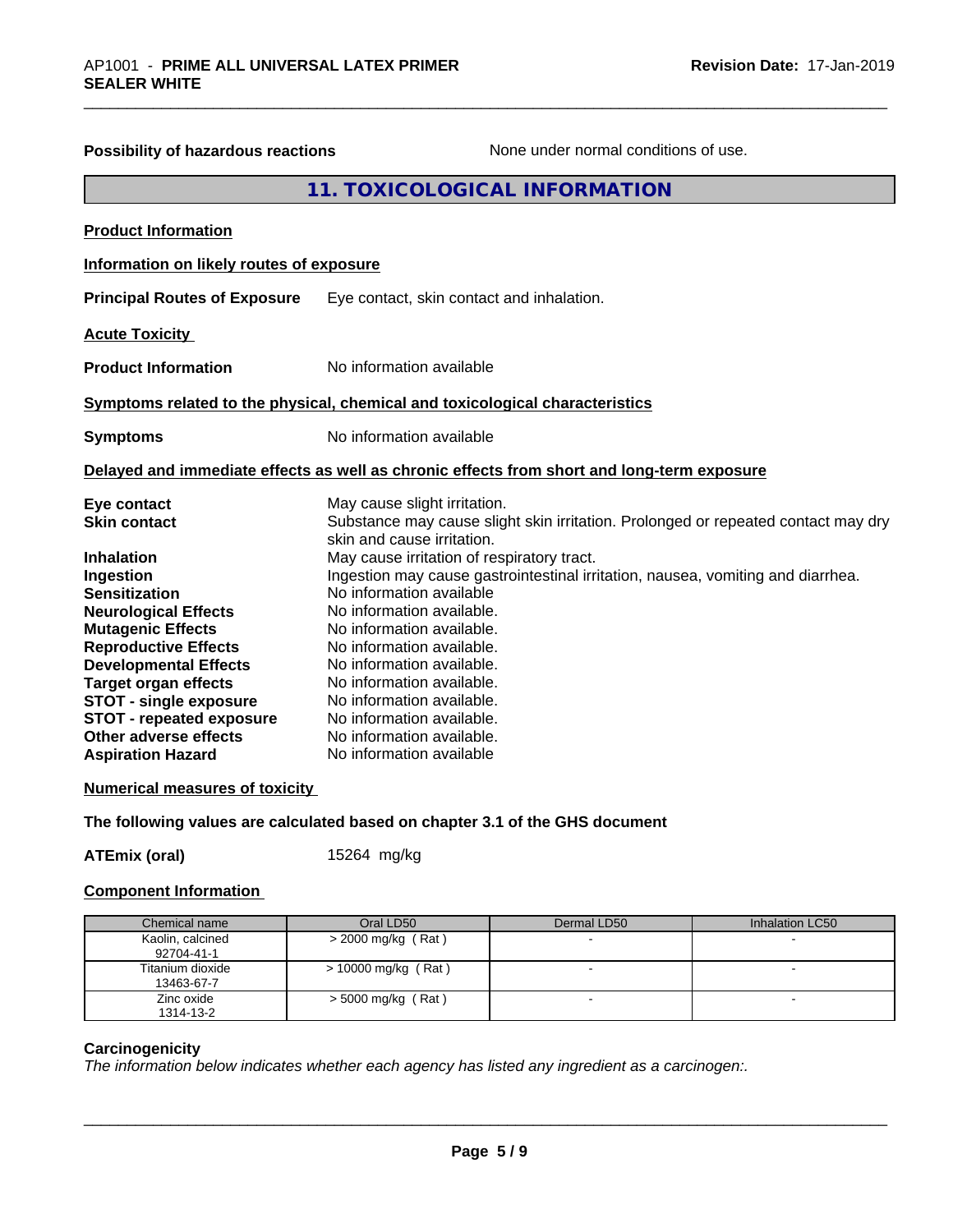| <b>Chemical name</b>    | <b>IARC</b>          | <b>NTP</b> | <b>OSHA</b> |
|-------------------------|----------------------|------------|-------------|
|                         | 2B<br>Possible Human |            | Listed      |
| 'Titanium<br>.n dioxide | Carcinoɑen           |            |             |

• Although IARC has classified titanium dioxide as possibly carcinogenic to humans (2B), their summary concludes: "No significant exposure to titanium dioxide is thought to occur during the use of products in which titanium dioxide is bound to other materials, such as paint."

### **Legend**

IARC - International Agency for Research on Cancer NTP - National Toxicity Program OSHA - Occupational Safety & Health Administration

**12. ECOLOGICAL INFORMATION**

### **Ecotoxicity Effects**

The environmental impact of this product has not been fully investigated.

### **Product Information**

### **Acute Toxicity to Fish**

No information available

### **Acute Toxicity to Aquatic Invertebrates**

No information available

### **Acute Toxicity to Aquatic Plants**

No information available

### **Persistence / Degradability**

No information available.

### **Bioaccumulation**

No information available.

### **Mobility in Environmental Media**

No information available.

### **Ozone**

No information available

### **Component Information**

### **Acute Toxicity to Fish**

Titanium dioxide  $LC50:$  > 1000 mg/L (Fathead Minnow - 96 hr.)

### **Acute Toxicity to Aquatic Invertebrates**

No information available

### **Acute Toxicity to Aquatic Plants**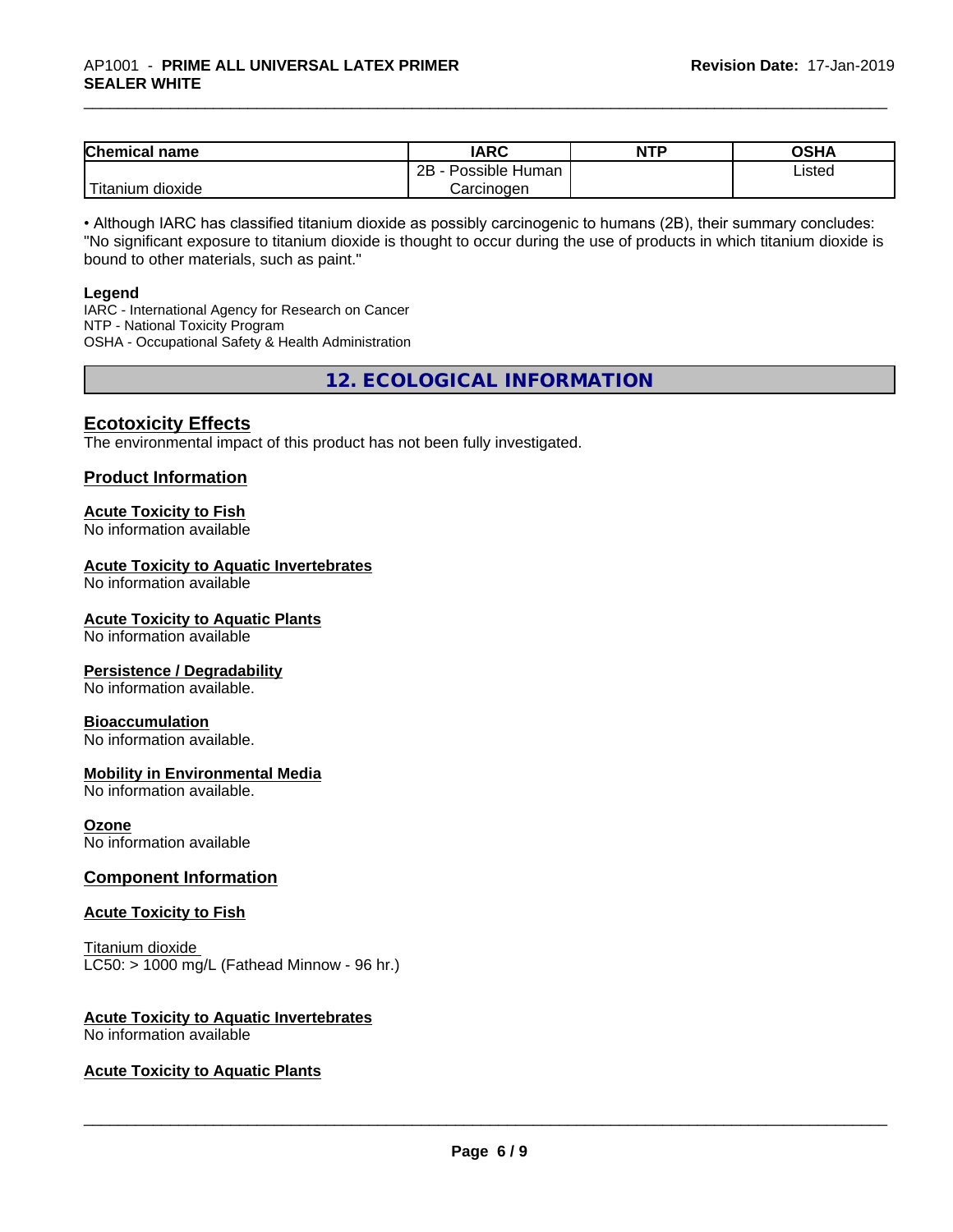No information available

|                              | 13. DISPOSAL CONSIDERATIONS                                                                                                                                                                                               |
|------------------------------|---------------------------------------------------------------------------------------------------------------------------------------------------------------------------------------------------------------------------|
| <b>Waste Disposal Method</b> | Dispose of in accordance with federal, state, and local regulations. Local<br>requirements may vary, consult your sanitation department or state-designated<br>environmental protection agency for more disposal options. |
|                              | 14. TRANSPORT INFORMATION                                                                                                                                                                                                 |
| <b>DOT</b>                   | Not regulated                                                                                                                                                                                                             |
| <b>ICAO/IATA</b>             | Not regulated                                                                                                                                                                                                             |
| <b>IMDG/IMO</b>              | Not regulated                                                                                                                                                                                                             |
|                              | <b>15. REGULATORY INFORMATION</b>                                                                                                                                                                                         |

### **International Inventories**

| <b>TSCA: United States</b> | Yes - All components are listed or exempt. |
|----------------------------|--------------------------------------------|
| DSL: Canada                | No - Not all of the components are listed. |

### **Federal Regulations**

| SARA 311/312 hazardous categorization |    |  |
|---------------------------------------|----|--|
| Acute health hazard                   | Nο |  |
| <b>Chronic Health Hazard</b>          | Nο |  |
| Fire hazard                           | Nο |  |
| Sudden release of pressure hazard     | No |  |
| <b>Reactive Hazard</b>                | No |  |

### **SARA 313**

Section 313 of Title III of the Superfund Amendments and Reauthorization Act of 1986 (SARA). This product contains a chemical or chemicals which are subject to the reporting requirements of the Act and Title 40 of the Code of Federal Regulations, Part 372:

*None*

**Clean Air Act,Section 112 Hazardous Air Pollutants (HAPs) (see 40 CFR 61)** This product contains the following HAPs:

*None*

### **US State Regulations**

### **California Proposition 65**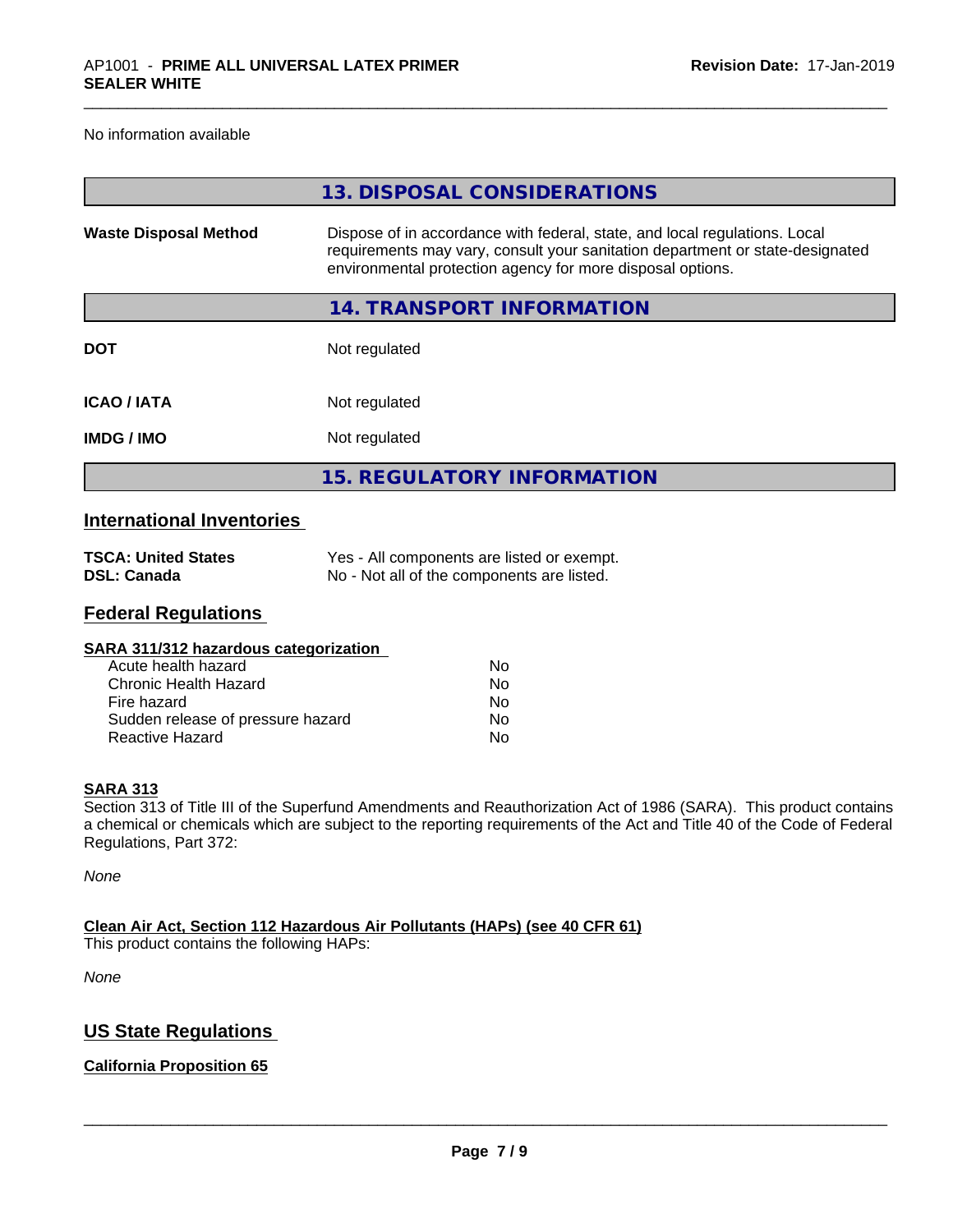### **AVIMARNING:** Cancer and Reproductive Harm– www.P65warnings.ca.gov

### **State Right-to-Know**

| <b>Chemical</b><br>' name          | IVIC<br>avnustus | <b>Jerse</b> v<br><b>Nev</b> | าทรงIvania |
|------------------------------------|------------------|------------------------------|------------|
| $-$<br><br>um<br>dioxide<br>ાtanıเ |                  |                              |            |
| m<br>סו וטופ:                      |                  |                              |            |

### **Legend**

X - Listed

### **16. OTHER INFORMATION**

| HMIS                | <b>Health:</b> | <b>Flammability: 0</b> | <b>Reactivity: 0</b> | $PPE: -$ |  |
|---------------------|----------------|------------------------|----------------------|----------|--|
| <b>LIMIC Logand</b> |                |                        |                      |          |  |

### **HMIS Legend** 0 - Minimal Hazard

- 1 Slight Hazard
- 2 Moderate Hazard
- 3 Serious Hazard
- 4 Severe Hazard
- \* Chronic Hazard
- X Consult your supervisor or S.O.P. for "Special" handling instructions.

*Note: The PPE rating has intentionally been left blank. Choose appropriate PPE that will protect employees from the hazards the material will present under the actual normal conditions of use.*

*Caution: HMISÒ ratings are based on a 0-4 rating scale, with 0 representing minimal hazards or risks, and 4 representing significant hazards or risks. Although HMISÒ ratings are not required on MSDSs under 29 CFR 1910.1200, the preparer, has chosen to provide them. HMISÒ ratings are to be used only in conjunction with a fully implemented HMISÒ program by workers who have received appropriate HMISÒ training. HMISÒ is a registered trade and service mark of the NPCA. HMISÒ materials may be purchased exclusively from J. J. Keller (800) 327-6868.*

 **WARNING!** If you scrape, sand, or remove old paint, you may release lead dust. LEAD IS TOXIC. EXPOSURE TO LEAD DUST CAN CAUSE SERIOUS ILLNESS, SUCH AS BRAIN DAMAGE, ESPECIALLY IN CHILDREN. PREGNANT WOMEN SHOULD ALSO AVOID EXPOSURE.Wear a NIOSH approved respirator to control lead exposure. Clean up carefully with a HEPA vacuum and a wet mop. Before you start, find out how to protect yourself and your family by contacting the National Lead Information Hotline at 1-800-424-LEAD or log on to www.epa.gov/lead.

| <b>Prepared By</b>                               | <b>Product Stewardship Department</b><br>Benjamin Moore & Co.<br>101 Paragon Drive<br>Montvale, NJ 07645<br>800-225-5554 |  |
|--------------------------------------------------|--------------------------------------------------------------------------------------------------------------------------|--|
| <b>Revision Date:</b><br><b>Revision Summary</b> | 17-Jan-2019<br>Not available                                                                                             |  |

### Disclaimer

The information contained herein is presented in good faith and believed to be accurate as of the effective date shown above. This information is furnished without warranty of any kind. Employers should use this information only as a